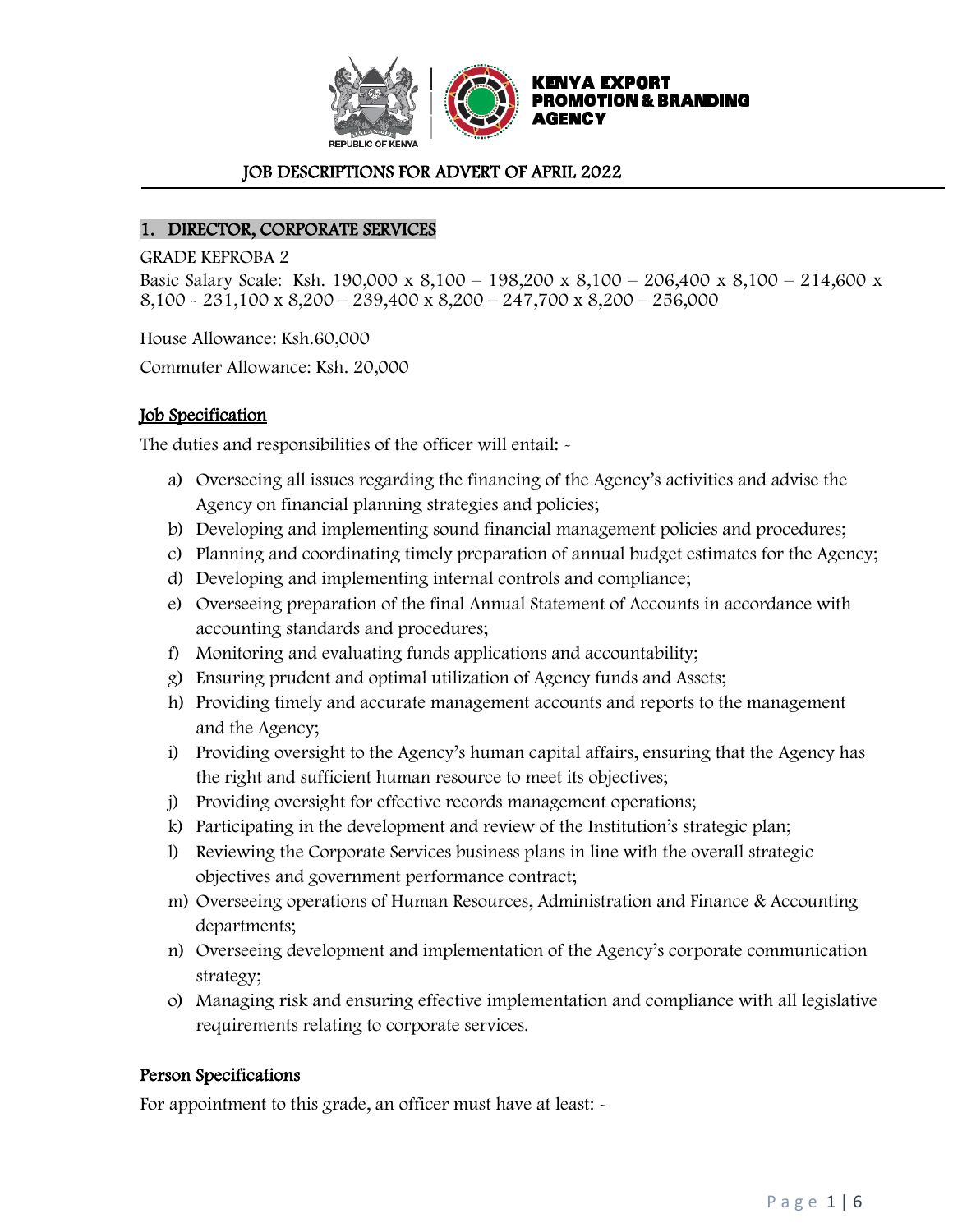- a) Master's Degree in any of the following: Commerce, Accounting, Business Administration, Human Resource or their equivalent qualification from a recognized institution;
- b) Bachelor's Degree in either Commerce, Accounting, Business Administration, Finance, Communications, Public Relations, Human Resource or any other equivalent qualification from a recognized institution;
- c) Minimum KCSE C+ (plus) or its equivalent;
- d) A minimum of twelve (12) years relevant work experience five (5) of which must have been in a senior management position in the public or private sector;
- e) Professional qualification and membership to a professional body;
- f) Leadership course lasting not less than four (4) weeks from a recognized institution;
- g) Fulfilled the requirement of Chapter Six of the Constitution.

# Key Competencies

- a) Strategic Leadership and innovative thinking;
- b) Results oriented;
- c) Ability to build an effective team;
- d) Excellent analytical, communication and interpersonal skills;
- e) Demonstrate a proven track-record of personal initiative, enthusiasm, and ability to multitask;
- f) Proficiency in computer applications;
- g) Project planning and management skills;
- h) Demonstrates competence in work performance.

# 2. CORPORATION SECRETARY

#### GRADE KEPROBA 3

Basic Salary Scale: Ksh. 157,600 x 8,100 - 165,700 x 8,100 - 173,800 x 8,100 - 181,900 x 8,100 - 190,000 x 8,200 - 198,200 x 8,200 - 206,400 x 8,200 - 214,600 x 16,500 – 231,100

House Allowance: Ksh. 50,000

Commuter Allowance: Ksh. 16,000

# Job Specification

The duties and responsibilities of the officer will entail: -

- a) Coordinate litigation matters for the Agency
- b) Act a liaison between Agency and the office of the Attorney General
- c) Act as Secretary to the Agency's Board
- d) Provide guidance to the Agency's Board on their responsibilities
- e) Assist the Agency in carrying out Agency's Board induction and training, updating the Agency's Board and Committee charters, preparation of Agency's Board work-plans, Agency's Board evaluation and governance
- f) Coordinate the implementation of the Agency Code of Conduct and Ethics
- g) Ensure that Agency's Board and Committee papers are circulated in advance of any meeting
- h) Provide guidance on governance and adherence to statutory obligations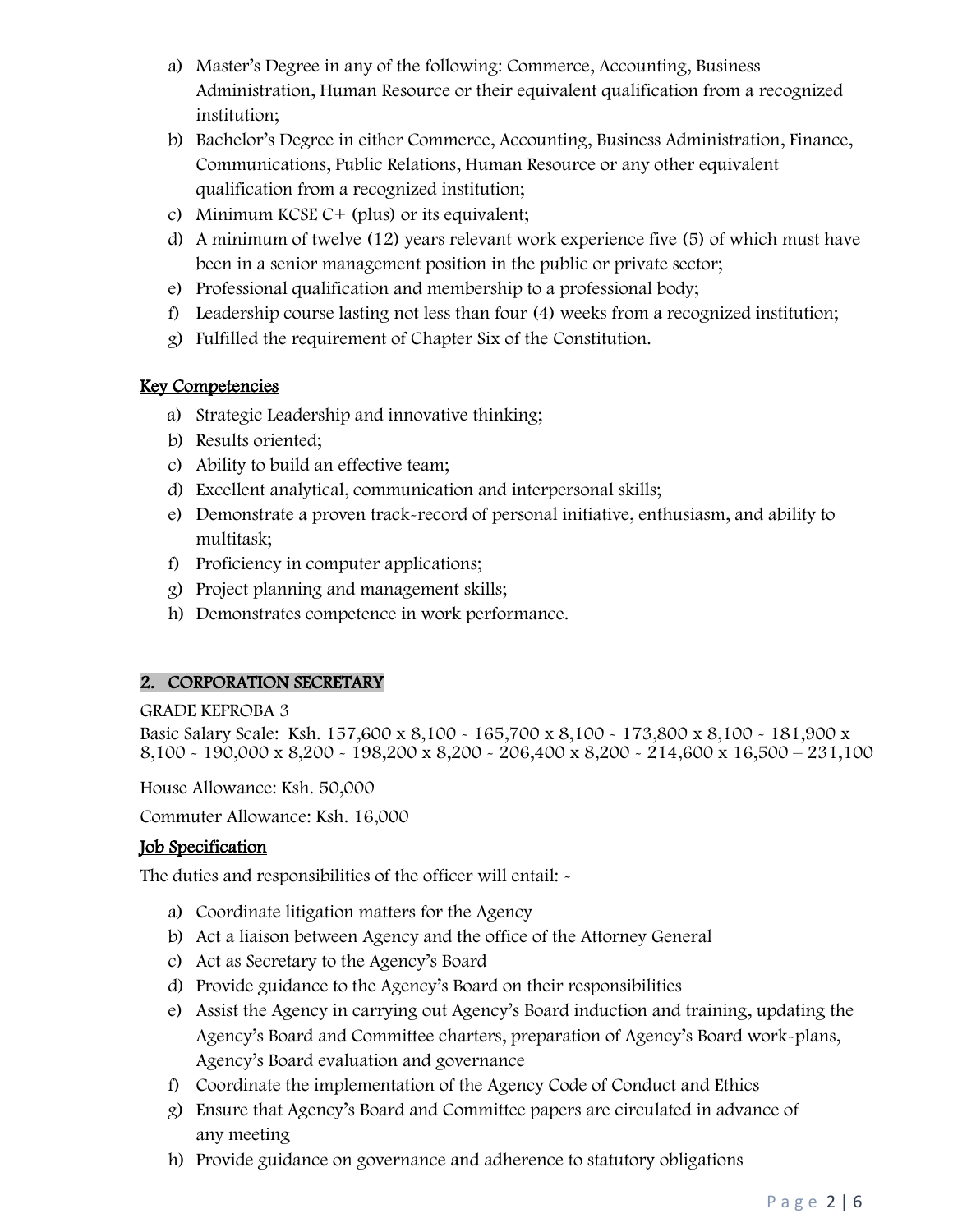- i) Prepare all Agency contracts, handle all litigation and conveyance matters of the Agency
- j) Provide legal guidance on contractual and statutory obligations binding to the institution and legal duties for the Agency
- k) Provide legal guidance on nation branding and trade related standards and legislation
- l) Facilitate development of all bills and policies for the Agency
- m) Act as custodian of Agency' s legal documents including the register, seal, leases and contracts
- n) Review Agency's legal and regulatory framework to ensure compliance
- o) Coordinate Agency's integrity programs

# Person Specifications

For appointment to this grade, an officer must have at least: -

- a) Master's Degree in Law, Business Administration/Management, Public Policy/Public Policy and Governance or Diplomacy/International Studies from a recognized university
- b) Bachelor's Degree in Law from a recognized university
- c) Advocate of the High Court of Kenya
- d) Member to the Law Society of Kenya
- e) Hold current LSK practicing certificate
- f) Member, Institute of Certified Public Secretary of Kenya (ICPSK) in good standing
- g) Post Graduate Diploma in Law from the Council of Legal Education
- h) Minimum KCSE C+ (plus) or its equivalent
- i) A minimum of ten (10) years relevant work experience three (3) of which must have been in a management position in the public or private sector
- j) Professional qualification and membership to a professional body
- k) Management course lasting not less than four (4) weeks from a recognized institution
- l) Fulfilled the requirement of Chapter Six of the Constitution.

# Key Competencies

- a) Strategic Leadership and innovative thinking
- b) Results oriented
- c) Ability to build an effective team
- d) Excellent analytical, communication and interpersonal skills
- e) Proficiency in computer applications
- f) Project planning and management skills
- g) Demonstrates competence in work performance.

# 3. SENIOR FINANCE OFFICER

GRADE KEPROBA 5

Basic Salary Scale: 89,000 x 4,500 - 93,500 x 6,000 - 99,500 x 6,000 - 105,500 x 6,000 -111,500 x 6,000 - 117,500 x 8,000 - 125,500 x 8,000 – 133,500

House Allowance: Ksh. 35,000

Commuter Allowance: Ksh. 8,000

# Job Specification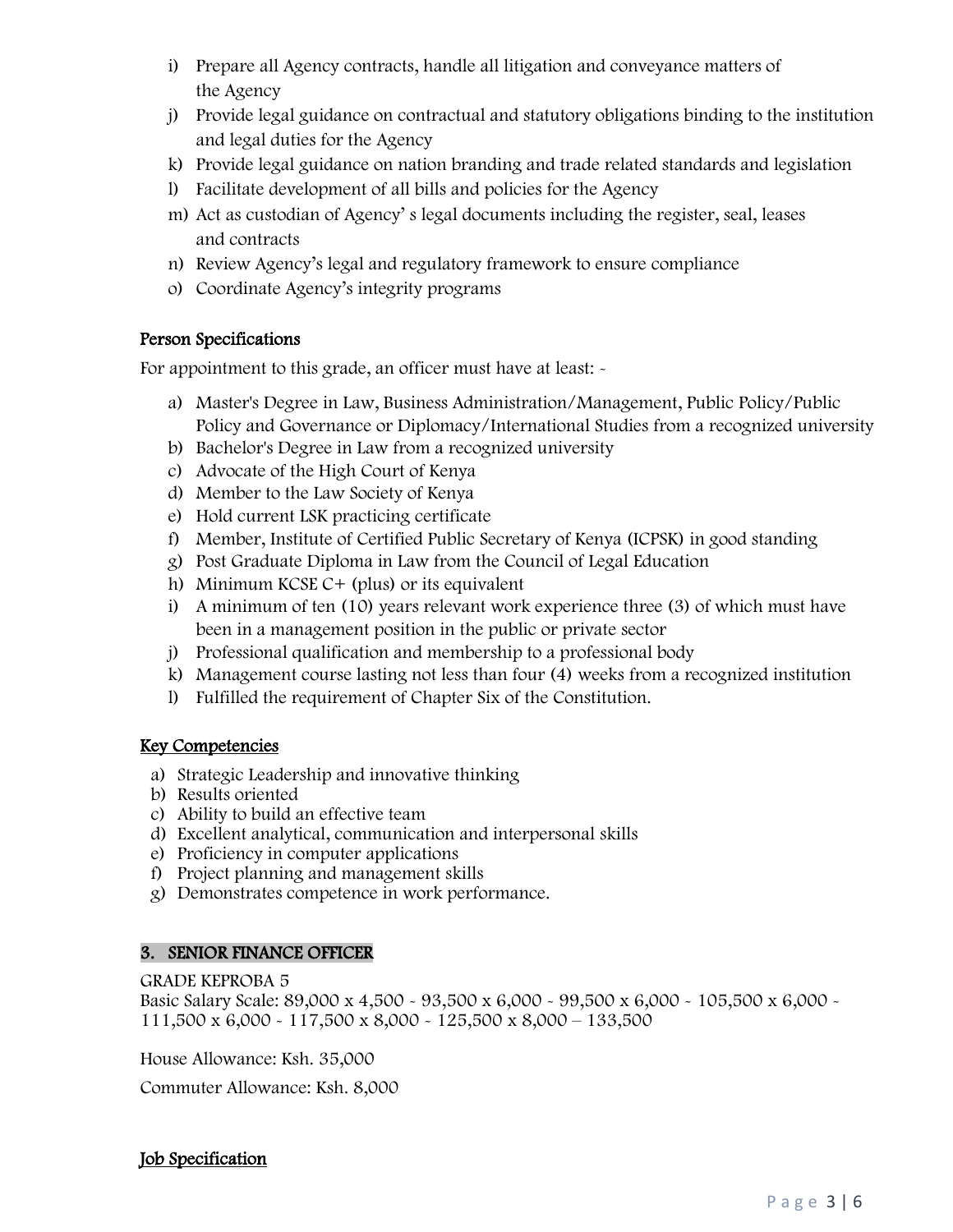The duties and responsibilities of the officer will entail: -

- a) Preparing annual budgets and provide technical support to technical departments during the budget making process
- b) Assisting other departmental and sectional managers in the management of their budgets through provision of reliable up-to-date financial information
- c) Preparing monthly, quarterly and annual management reports to management
- d) Managing the commitments and Expenditures within available budgetary provisions
- e) Monitoring expenditure of projects and programmes on a periodic basis
- f) Preparing fiscal reports and follow up disbursement of funds from National treasury and other financing agencies
- g) Participating in Resource Mobilization initiatives of the Agency.

# Person Specifications

For appointment to this grade, an officer must have at least:  $\sim$ 

- a) A minimum of four (4) years relevant work experience in a position in the Public Service or Private Sector
- b) Bachelor's Degree in Commerce Business Administration, Business Management (Finance option) or other relevant and equivalent qualifications from a recognized institution
- c) Minimum KCSE  $C+$  (plus) or its equivalent
- d) Certified Public Accountant (CPA) or Associate of Certified Chartered Accountant (ACCA); v. Membership in good standing of the Institute of Certified Public Accountants of Kenya (ICPAK) or any other recognized professional body
- e) Supervisory course lasting not less than 2 weeks
- f) Proficiency in computer applications; viii. Fulfilled the requirements of Chapter Six of the Constitution
- g) Demonstrated competence in work performance

# Key Competencies

- a) Proficiency in IT
- b) Strong analytical skills
- c) Strong communication and reporting skills
- d) Team player
- e) Demonstrated competence in work performance

#### 4. SENIOR SUPPLY CHAIN MANAGEMENT OFFICER

#### GRADE KEPROBA 5

Basic Salary Scale: 89,000 x 4,500 - 93,500 x 6,000 - 99,500 x 6,000 - 105,500 x 6,000 -111,500 x 6,000 - 117,500 x 8,000 - 125,500 x 8,000 – 133,500

House Allowance: Ksh. 35,000

Commuter Allowance: Ksh. 8,000

# Job Specification

The duties and responsibilities of the officer will entail: -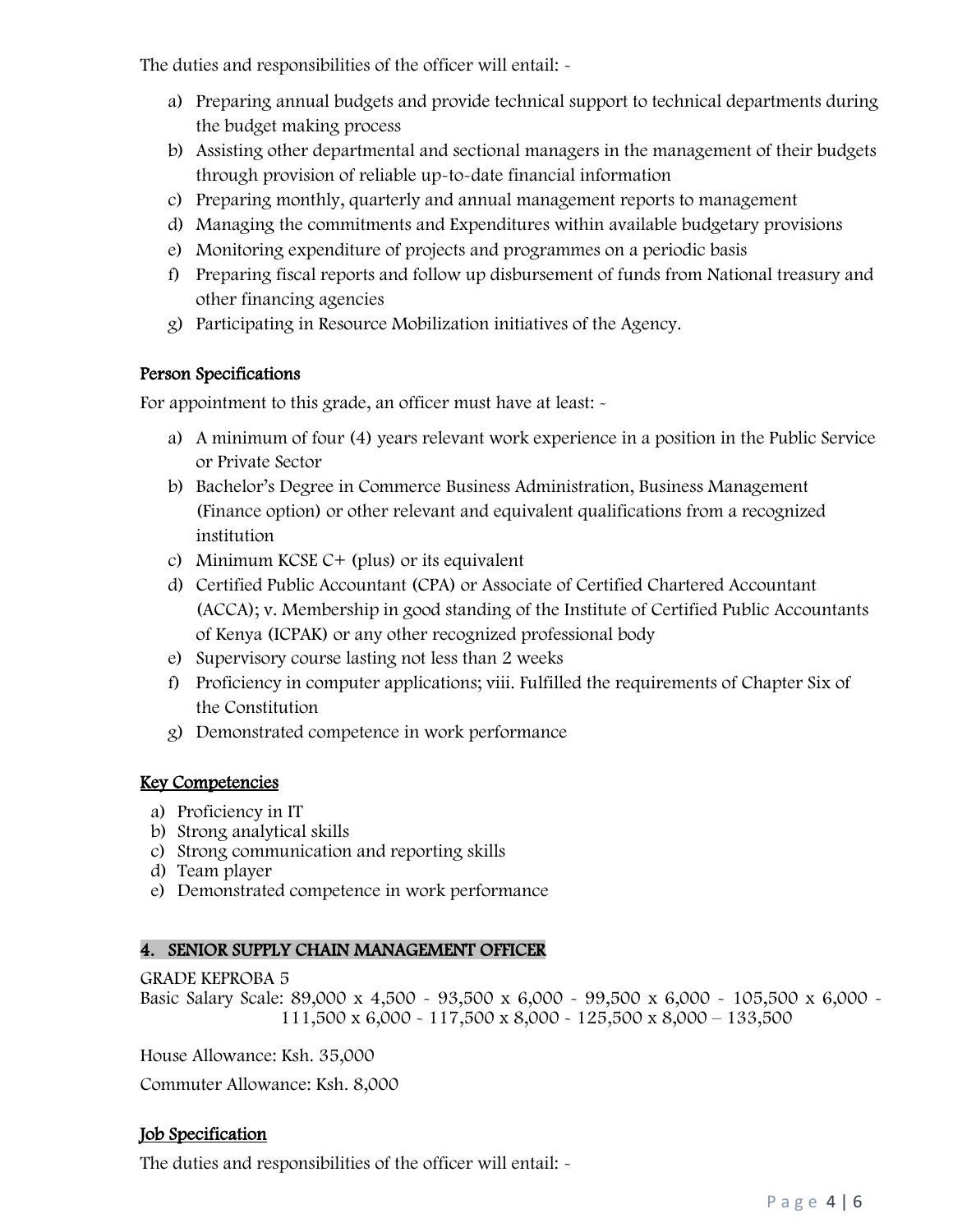- a) Implementing the annual procurement and disposal plans
- b) Providing secretariat to committees' incidental to procurement of goods and services, and disposal of assets
- c) Ensuring procured goods, services and works are as per specifications
- d) Drafting contract documents for goods, works and services
- e) Initiating request for payment for goods, works and services rendered and follow up to ensure settlement
- f) Carrying out market surveys to ensure the Agency obtains value for money
- g) Offering secretarial services to procurement committees
- h) Being the custodian of the tender box
- i) Handling routine enquiries from suppliers
- j) Ensuring proper maintenance of inventory
- k) Employing best storage methods
- l) Carrying out annual and periodic stock taking exercise;

#### Person Specifications

For appointment to this grade, an officer must have at least:  $\sim$ 

- a) Have four (4) years relevant work experience in public or private institution
- b) Have Bachelor's Degree in Commerce, Procurement and Supplies Management, or equivalent qualification from a recognized institution
- c) Minimum KCSE C+ (Plus) or its equivalent
- d) Be a Member of KISM with a practicing license
- e) Supervisory Course lasting not less than two (2) weeks
- f) Be proficient in Computer applications; and
- g) Fulfil the requirements of Chapter Six of the Constitution.

#### Key Competencies

- f) Proficiency in IT
- g) Strong analytical skills
- h) Strong communication and reporting skills
- i) Team player
- j) Demonstrated competence in work performance

#### 5. SENIOR RESOURCE MOBILIZATION OFFICER

#### JOB GRADE KEPROBA 5

Basic Salary Scale: 89,000 x 4,500 - 93,500 x 6,000 - 99,500 x 6,000 - 105,500 x 6,000 - 111,500 x 6,000 - 117,500 x 8,000 - 125,500 x 8,000 – 133,500

House Allowance: Ksh. 35,000

Commuter Allowance: Ksh. 8,000

#### Job specifications:

Duties and responsibilities at this level will entail

a) Conducting research on potential donors/partners